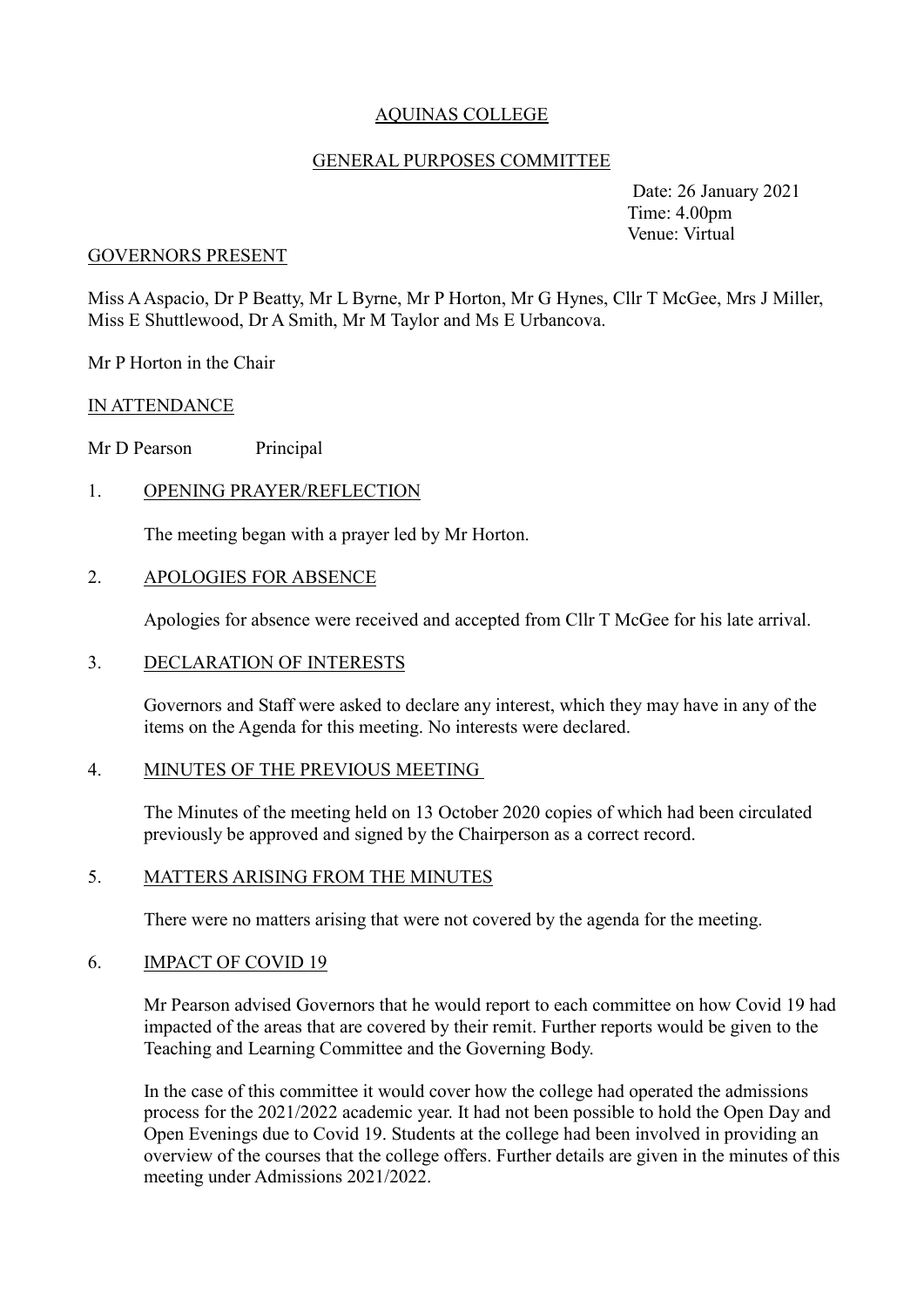# 7. ADMISSIONS 2021/2022

Mr Pearson updated Governors on the latest position regarding admissions for 2021/2022.

There had been 1100 Category 1 applications and they had been interviewed over the telephone before the end of November 2020. The interview is to give students advice about entry requirements and courses available at the college. The number of applications was up by about a 100. After the interview process there were 1081 applications for about 700 places. In addition there are 47 applications that were late and they have been placed on the reserve list.

The closing date for Category 2 applications was 30 November 2020 and 1509 applications had been received which was up by 150. By thoroughly assessing the application forms this number was reduced by 397. This meant that 1112 interviews over the telephone were undertaken and around 1000 offers will be made for about 600 places. Each interview lasts for about 10 minutes and 18 members of staff were involved over 6 nights with each member of staff having between 12- 16 calls per session. The final interviews take place tomorrow on 28 January 2021. Mr Pearson added that a moderation process will be undertaken before making any offers to students. Offers will be made by the February half term. It is hope that students can be invited in for taster days later in the year

Offers are made to students based on a conversion rate over the last five years of 65% for Category 1 students and 60% for Category 2 students. All of this should give the college a total of 1300 students to start in September 2021. Last year the conversion rates were up. Dr Smith added that there are always unknown factors of how many may stay at their current school in the sixth form or take up apprenticeships. Mr Pearson replied that there are less opportunities for apprenticeships this year.

In the last few years the target has been for the college to grow by 20 students each year but the college is reaching a point where it is full to capacity and there is pressure on the accommodation for some subject areas i.e. Art and Design. If there are 1200 students in L6 40 tutor groups and ethics classes would be needed, if the class sizes were 24 then 50 tutor groups and ethics classes would be needed.

Cllr McGee advised Governors that after discussions with Mr Pearson it was felt that the continued growth of the college cannot continue without some changes being made. There is a need to consider what options are open to the college and these may include some additional build or looking for some accommodation outside of the college.

An update on the admission numbers will be given at the Governing Body meeting on 9 March 2021.

## 8. STUDENT DESTINATIONS

Mr Pearson introduced a paper that had been circulated to Governors which showed the destination of students who had left the college at the end of the 2019/2020 academic year. He advised Governors that the paper should be considered as a final draft that gave a good overview of the destination for students that left the college in 2020. The paper is an overview of last year and not a comparison with other years.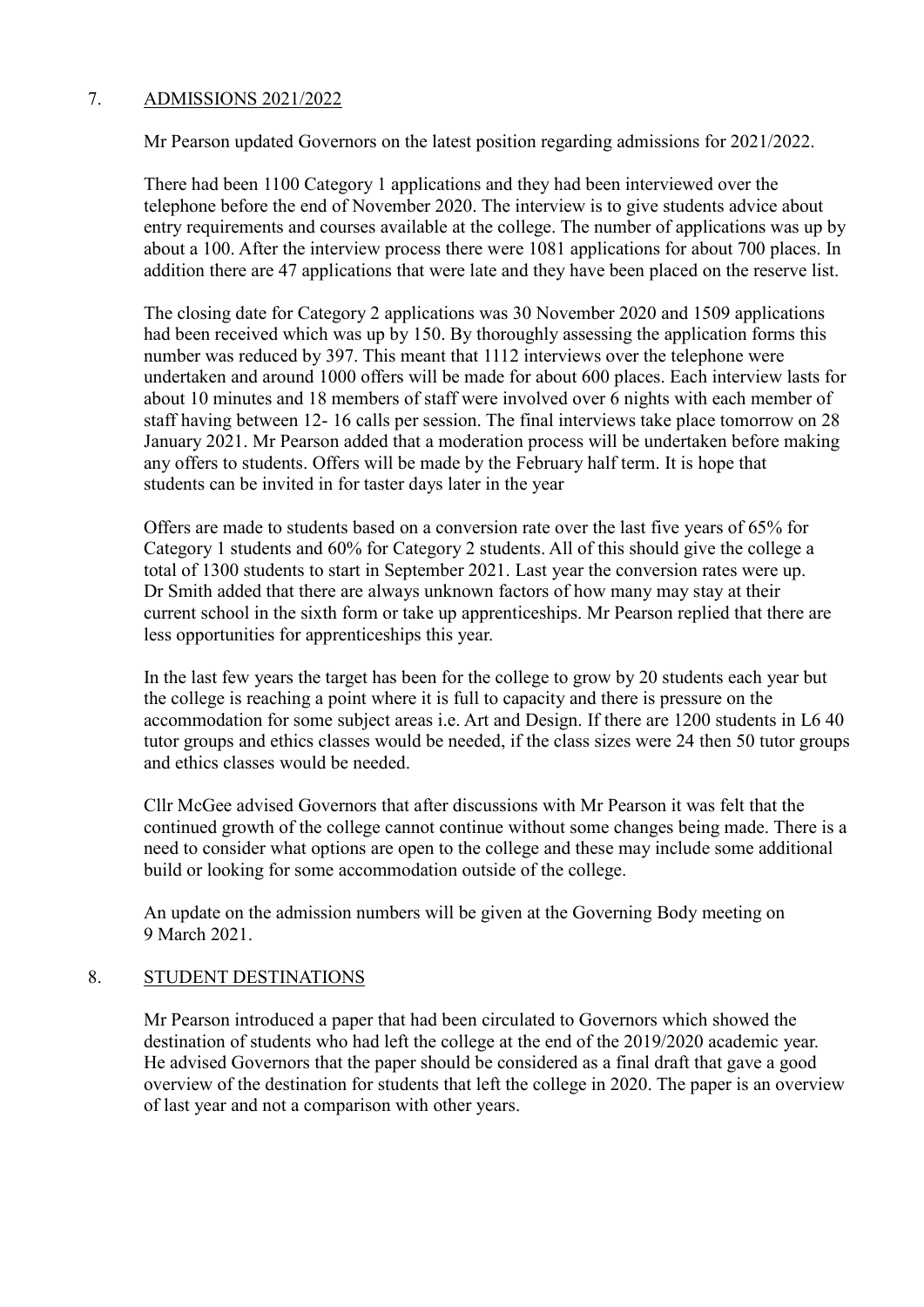Governors' attention was drawn to the Executive Summary in the report which showed the following:

a) 1075 students left the college in 2020. Additionally, 8 students also completed their studies who were on just level 2 courses.

 The Final UCAS reports students completing level 3 qualification and accepting a place at university was 714.

- Female acceptances 429
- Male acceptances 285
- Number of students who gained entry to their first choice 543.
- Unconditional offers –527 unconditional offers were made to 369 of our Aquinas students.
- 100 students then progressed onto their chosen unconditional offers.
- 53 students (32 female and 21 male) deferred entry to university for 2021. The impact of Covid was the main reason why students decided not to start their course in 2020.

 233 students accepted places at Russell Group Universities which was 32.6% of total number of acceptances to universities. This is an increase from last year 147 students (24.9%) of total acceptances.

Oxford and Cambridge places – 5 students.

Manchester Metropolitan University is again the most popular university with 90 students progressing onto a higher education degree course. There was a large increase in students going to Salford University who have opted for a variety of courses. The impact of the Covid-19 crisis and after talking to students who enrolled onto a course at Salford University it seems to indicate a student preference to study at a local university this year. Sheffield Hallam, Sheffield University and University of Manchester were also popular.

The main courses that students from Aquinas were following at university were Law, Design, Business Studies, Sociology, Psychology, Cinematics and Photography, Sport and Exercise Sciences and Computer Science.

Mr Hynes asked why the number of students going to the Russell Group of universities had increased. Mr Pearson replied that the Careers Team had raised awareness.

Governors noted that 72 students started apprenticeship compared with 119 in the previous year. The decrease can be argued due to the effects of the Covid 19 crisis as employers pulled back on their apprenticeship programmes. These included Barclays, Greater Manchester Police, Network Rail and MACE. Mr Pearson added that most apprenticeships were in finance, media and construction and that the college had a good reputation with employers.

Mr Taylor noted that the figures for apprenticeships were good and that some students will be on degree apprenticeships that are linked to universities. Mr Horton added that the armed forces provided an opportunity for apprenticeships.

Mr Horton asked if the college received any feedback from universities about students from Aquinas. Mr Pearson replied that there is no formal arrangement but some university contact the college at the time a student graduates. Oxbridge provide feedback on why a student has not been offered a place.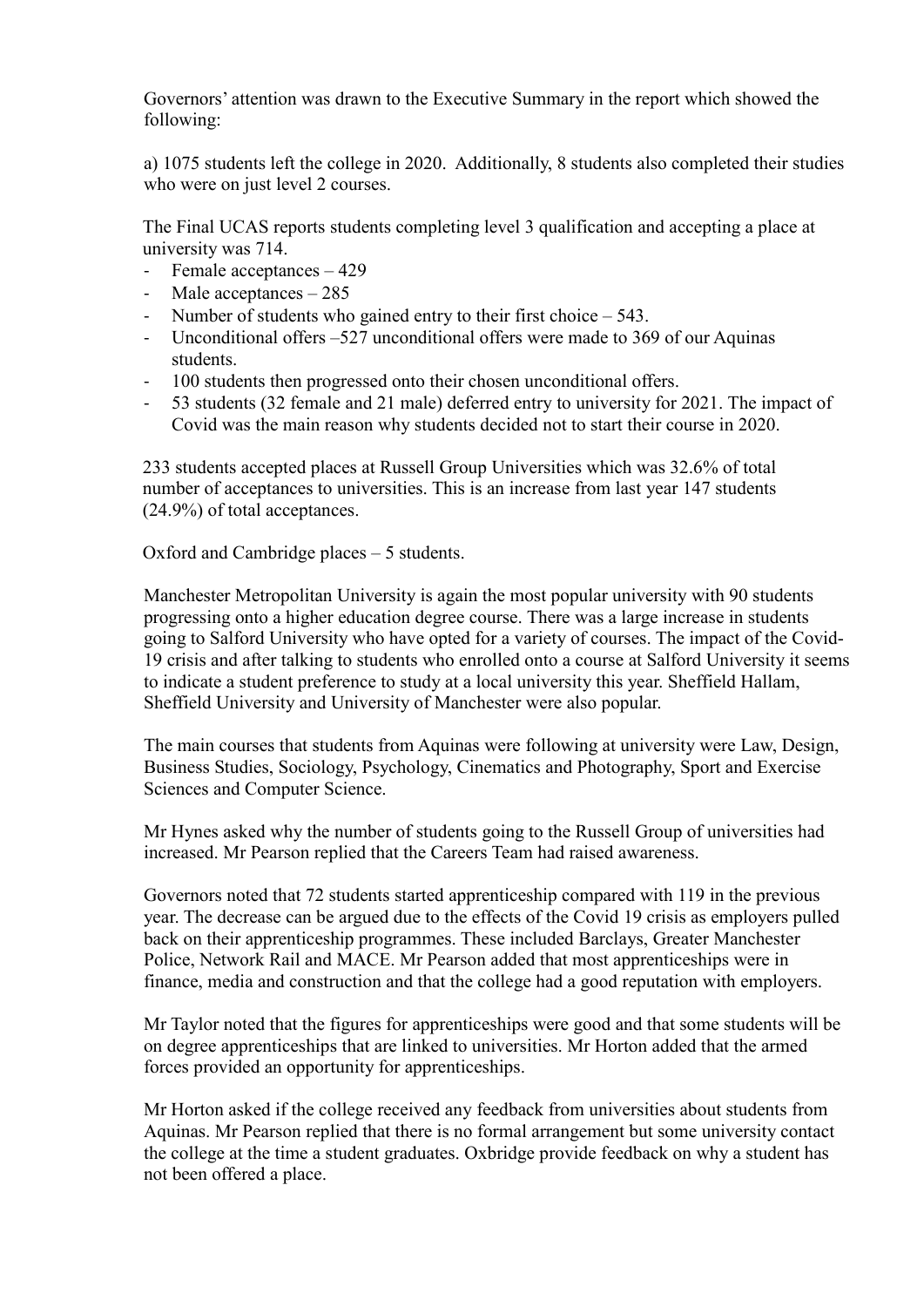Mr Taylor noted that there had been increase in Widening Participation with 89 students going on to university. Mr Pearson replied that the college had provided students with more advice and guidance. Dr Smith noted that ethnic minority students do better and that their are 60% female and 40% male. Mr Pearson replied that mirrored the college population.

Dr Beatty commented that there had not been a drop in qualification for female as a result of a change from course work to linear examinations. He added that the changes to the curriculum were biased in favour of males.

Mr Hynes asked if the college were happy with the destinations for looked after children. Mr Pearson replied that the college were happy with the outcomes and that the safeguarding team work hard to ensure that the students are on the right path. He added that if Mr Hynes wanted to discuss this further he could contact him outside of the meeting.

RESOLVED: That the Student Destination Overview for 2020 be noted.

# 9. PUBLICITY

Mr Pearson advised Governors that there was nothing to report on publicity at the moment.

Information will be available at the next meeting.

## 10. ANY OTHER BUSINESS

Governors noted that this would be the last meeting that Miss Aspacio and Miss Shuttlewood would attend because their term of office as Student Governors would cease at the end of the Spring Term2021. Both Cllr McGee and Mr Pearson thanked them for their contribution to the meetings of the Governing Body and wished them well for the future.

# 11. DATE OF NEXT MEETING

The date of the next meeting is 7 July 2021 at 4.30pm.

Signed Date Date

Chairperson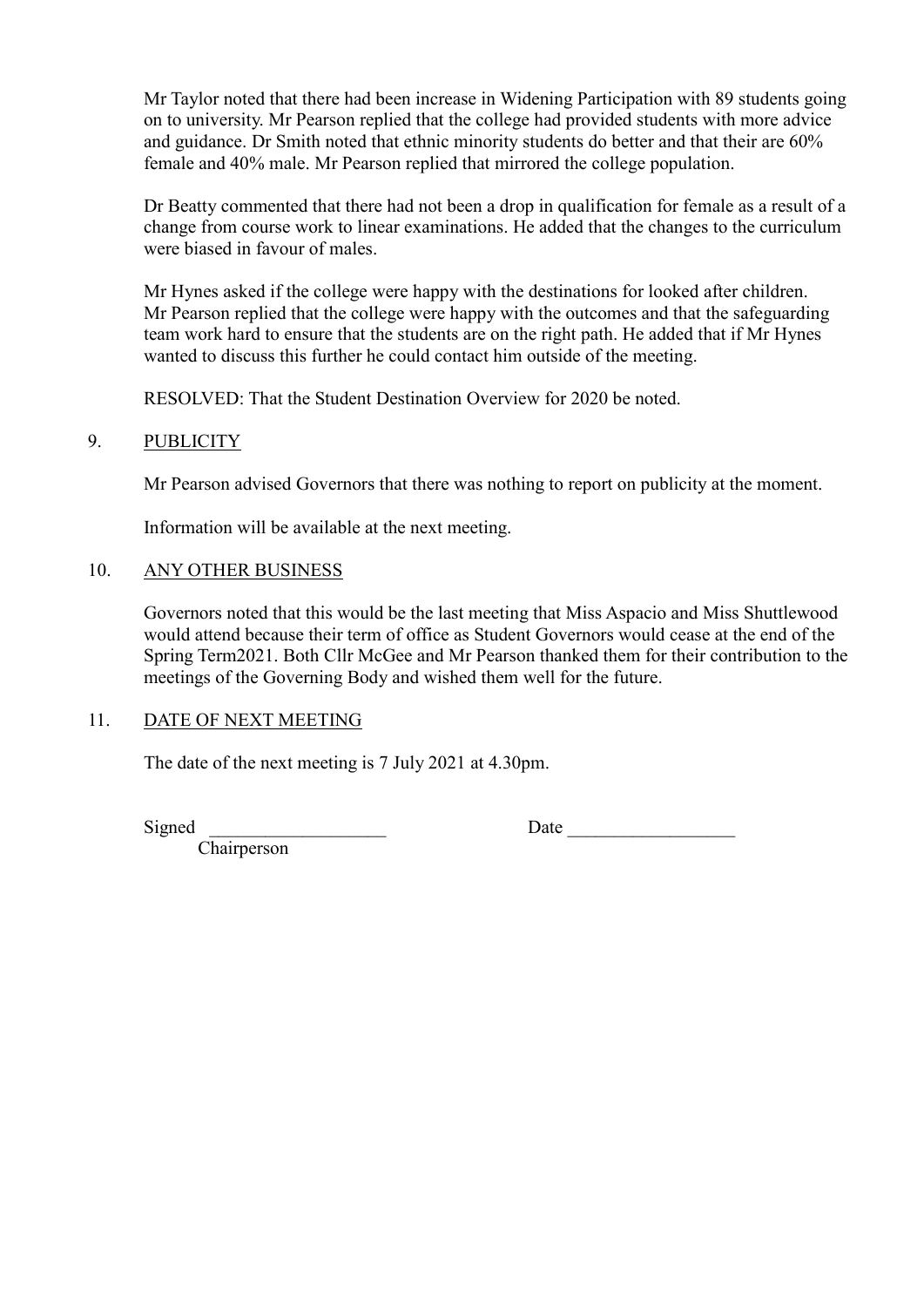# AQUINAS COLLEGE - EMPLOYMENT COMMITTEE

 Date: 26 January 2021 Time: 4.30pm Venue: Virtual

Dr P Beatty, Mr L Byrne, Mr P Horton, Mr G Hynes, Cllr T McGee, Mrs J Miller, Dr A Smith, Mr M Taylor and Ms E Urbancova.

Mr P Horton in the Chair

## IN ATTENDANCE

Mr D Pearson Principal

### 1. APOLOGIES FOR ABSENCE

There were no apologies for absence.

## 2. DECLARATION OF INTERESTS

Governors and Staff were asked to declare any interest, which they may have in any of the items on the Agenda for this meeting. No interests were declared.

#### 3. MINUTES OF THE PREVIOUS MEETING

The Minutes of the meeting held on 13 October 2020 were agreed as a correct record.

### 4. MATTERS ARISING FROM THE MINUTES

There were no matters arising that were not covered by the agenda for the meeting.

## 5. EMPLOYMENT ISSUES

a) Appointment of Vice Principal

Mr Pearson advised Governors that he had updated the details that had been used for the recruitment of a Vice Principal when Ms Vitti had been appointed. It was anticipated that the advert would be placed by the February half term with interviews taking place either before Easter or soon afterwards. The dates for the interviews would be determined once it was known how lockdown would be eased. Everyone agreed that the interviews should be held on site at the college with social distancing in place. The aim was for the new Vice Principal to start in September 2021. It was noted that the last date for teachers to give their notice for a September 2021 start was 31 May 2021.

Cllr McGee reminded Governors that it was important to involve the Diocese in the appointments process.